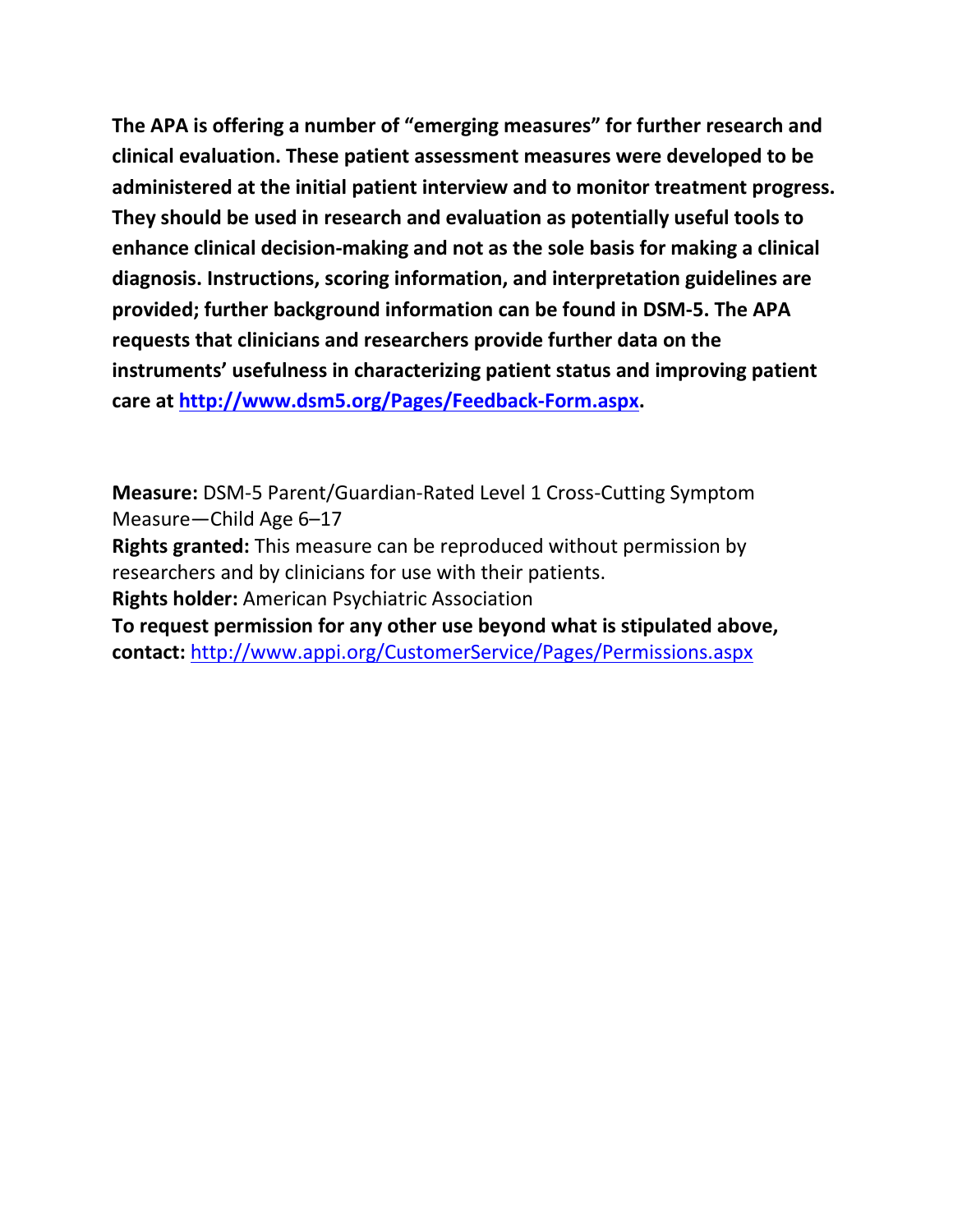# **DSM-5 Parent/Guardian-Rated Level 1 Cross-Cutting Symptom Measure—Child Age 6–17**

**Child's Name: \_\_\_\_\_\_\_\_\_\_\_\_\_\_\_\_\_\_\_\_\_\_\_\_\_\_\_\_\_\_\_\_\_ Age: \_\_\_\_ Sex: Male Female Date:\_\_\_\_\_\_\_\_\_\_\_**

**Relationship with the child**: \_\_\_\_\_\_\_\_\_\_\_\_\_\_\_\_\_\_\_\_\_\_\_\_\_\_\_\_\_\_\_\_\_\_\_\_\_\_\_\_\_\_\_\_\_\_\_\_\_\_\_\_\_\_\_\_\_\_\_\_\_\_\_\_\_

**Instructions** *(to the parent or guardian of child):* The questions below ask about things that might have bothered your child. For each question, circle the number that best describes how much (or how often) your child has been bothered by each problem during the **past TWO (2) WEEKS.**

|       |                                                                                                                                                                                                                   |                                                                                                                                                                                                             | <b>None</b><br>Not at                                   | Slight<br>Rare, less Several             | Mild           | Moderate Severe<br>More than | Nearly       | Highest<br>Domain    |  |  |
|-------|-------------------------------------------------------------------------------------------------------------------------------------------------------------------------------------------------------------------|-------------------------------------------------------------------------------------------------------------------------------------------------------------------------------------------------------------|---------------------------------------------------------|------------------------------------------|----------------|------------------------------|--------------|----------------------|--|--|
|       |                                                                                                                                                                                                                   |                                                                                                                                                                                                             | all                                                     | than a day                               | days           | half the                     | every<br>day | Score<br>(clinician) |  |  |
| 1.    | or two<br>days<br>During the past TWO (2) WEEKS, how much (or how often) has your child<br>Complained of stomachaches, headaches, or other aches and pains?<br>$\mathbf{1}$<br>$\overline{2}$<br>3<br>$\mathbf 0$ |                                                                                                                                                                                                             |                                                         |                                          |                |                              |              |                      |  |  |
|       | 1.<br>2.                                                                                                                                                                                                          | Said he/she was worried about his/her health or about getting sick?                                                                                                                                         | $\mathbf 0$                                             | $\mathbf{1}$                             | $\overline{2}$ | 3                            | 4<br>4       |                      |  |  |
| II.   | 3.                                                                                                                                                                                                                | Had problems sleeping-that is, trouble falling asleep, staying asleep, or<br>waking up too early?                                                                                                           | 0                                                       | 1                                        | $\overline{2}$ | 3                            | 4            |                      |  |  |
| III.  | 4.                                                                                                                                                                                                                | Had problems paying attention when he/she was in class or doing his/her<br>homework or reading a book or playing a game?                                                                                    | $\mathbf 0$                                             | 1                                        | $\overline{2}$ | 3                            | 4            |                      |  |  |
| IV.   | 5.                                                                                                                                                                                                                | Had less fun doing things than he/she used to?                                                                                                                                                              | $\mathbf 0$                                             | $\mathbf{1}$                             | $\overline{2}$ | 3                            | 4            |                      |  |  |
|       | 6.                                                                                                                                                                                                                | Seemed sad or depressed for several hours?                                                                                                                                                                  |                                                         | 1                                        | $\mathbf{2}$   | 3                            | 4            |                      |  |  |
| V. &  | 7.                                                                                                                                                                                                                | Seemed more irritated or easily annoyed than usual?                                                                                                                                                         | 0<br>3<br>$\mathbf 0$<br>$\mathbf{1}$<br>$\overline{2}$ |                                          |                | 4                            |              |                      |  |  |
| VI.   | 8.                                                                                                                                                                                                                | Seemed angry or lost his/her temper?                                                                                                                                                                        | 0                                                       | 3<br>$\mathbf{1}$<br>$\overline{2}$<br>4 |                |                              |              |                      |  |  |
| VII.  | 9.                                                                                                                                                                                                                | Started lots more projects than usual or did more risky things than usual?                                                                                                                                  |                                                         | $\mathbf{1}$                             | $\overline{2}$ | 3                            | 4            |                      |  |  |
|       | 10.                                                                                                                                                                                                               | 0<br>Slept less than usual for him/her, but still had lots of energy?<br>3<br>$\overline{2}$<br>0<br>1                                                                                                      |                                                         | 4                                        |                |                              |              |                      |  |  |
| VIII. | 11                                                                                                                                                                                                                | Said he/she felt nervous, anxious, or scared?                                                                                                                                                               | 3<br>$\mathbf{1}$<br>$\mathbf 0$<br>$\overline{2}$<br>4 |                                          |                |                              |              |                      |  |  |
|       |                                                                                                                                                                                                                   | 12. Not been able to stop worrying?                                                                                                                                                                         | $\mathbf 0$                                             | $\mathbf{1}$                             | $\overline{2}$ | 3                            | 4            |                      |  |  |
|       | 13.                                                                                                                                                                                                               | Said he/she couldn't do things he/she wanted to or should have done,<br>because they made him/her feel nervous?                                                                                             | $\mathbf 0$                                             | 1                                        | $\overline{2}$ | 3                            | 4            |                      |  |  |
| IX.   | 14.                                                                                                                                                                                                               | Said that he/she heard voices-when there was no one there-speaking<br>about him/her or telling him/her what to do or saying bad things to him/her?                                                          | 0                                                       | 1                                        | 2              | 3                            | 4            |                      |  |  |
|       | 15.                                                                                                                                                                                                               | Said that he/she had a vision when he/she was completely awake-that is,<br>saw something or someone that no one else could see?                                                                             | $\Omega$                                                | 1                                        | $\overline{2}$ | 3                            | 4            |                      |  |  |
| X.    |                                                                                                                                                                                                                   | Said that he/she had thoughts that kept coming into his/her mind that he/she<br>16. would do something bad or that something bad would happen to him/her or<br>to someone else?                             | 3<br>2<br>0<br>$\mathbf{1}$                             |                                          |                | 4                            |              |                      |  |  |
|       | 17.                                                                                                                                                                                                               | Said he/she felt the need to check on certain things over and over again, like<br>whether a door was locked or whether the stove was turned off?                                                            | $\mathbf{0}$                                            | 3<br>1<br>2<br>2<br>3<br>1               |                |                              | 4            |                      |  |  |
|       | 18.                                                                                                                                                                                                               | Seemed to worry a lot about things he/she touched being dirty or having<br>germs or being poisoned?                                                                                                         | $\mathbf 0$                                             |                                          |                |                              | 4            |                      |  |  |
|       | 19.                                                                                                                                                                                                               | Said that he/she had to do things in a certain way, like counting or saying<br>$\mathbf 0$<br>1<br>2<br>special things out loud, in order to keep something bad from happening?                             |                                                         | 3                                        | 4              |                              |              |                      |  |  |
|       |                                                                                                                                                                                                                   | In the past TWO (2) WEEKS, has your child                                                                                                                                                                   |                                                         |                                          |                |                              |              |                      |  |  |
| XI.   | 20.                                                                                                                                                                                                               | Had an alcoholic beverage (beer, wine, liquor, etc.)?                                                                                                                                                       | $\Box$                                                  | Yes<br>$\Box$                            | No             | Don't Know                   |              |                      |  |  |
|       | 21.                                                                                                                                                                                                               | Smoked a cigarette, a cigar, or pipe, or used snuff or chewing tobacco?                                                                                                                                     | $\Box$                                                  | Yes<br>$\Box$                            | No             | □                            | Don't Know   |                      |  |  |
|       | 22.                                                                                                                                                                                                               | Used drugs like marijuana, cocaine or crack, club drugs (like ecstasy),<br>hallucinogens (like LSD), heroin, inhalants or solvents (like glue), or<br>methamphetamine (like speed)?                         | $\Box$                                                  | Yes<br>$\Box$<br>No                      |                | $\Box$ Don't Know            |              |                      |  |  |
|       | 23.                                                                                                                                                                                                               | Used any medicine without a doctor's prescription (e.g., painkillers [like<br>Vicodin], stimulants [like Ritalin or Adderall], sedatives or tranquilizers [like<br>sleeping pills or Valium], or steroids)? | □                                                       | Yes<br>□<br>No                           |                | Don't Know<br>$\Box$         |              |                      |  |  |
| XII.  | 24.                                                                                                                                                                                                               | In the past TWO (2) WEEKS, has he/she talked about wanting to kill<br>himself/herself or about wanting to commit suicide?                                                                                   | □                                                       | □<br>Yes                                 | <b>No</b>      | □                            | Don't Know   |                      |  |  |
|       | 25.                                                                                                                                                                                                               | Has he/she EVER tried to kill himself/herself?                                                                                                                                                              | $\Box$                                                  | $\Box$<br>Yes                            | <b>No</b>      | $\square$ Don't Know         |              |                      |  |  |

Copyright © 2013 American Psychiatric Association. All Rights Reserved.

This material can be reproduced without permission by researchers and by clinicians for use with their patients.